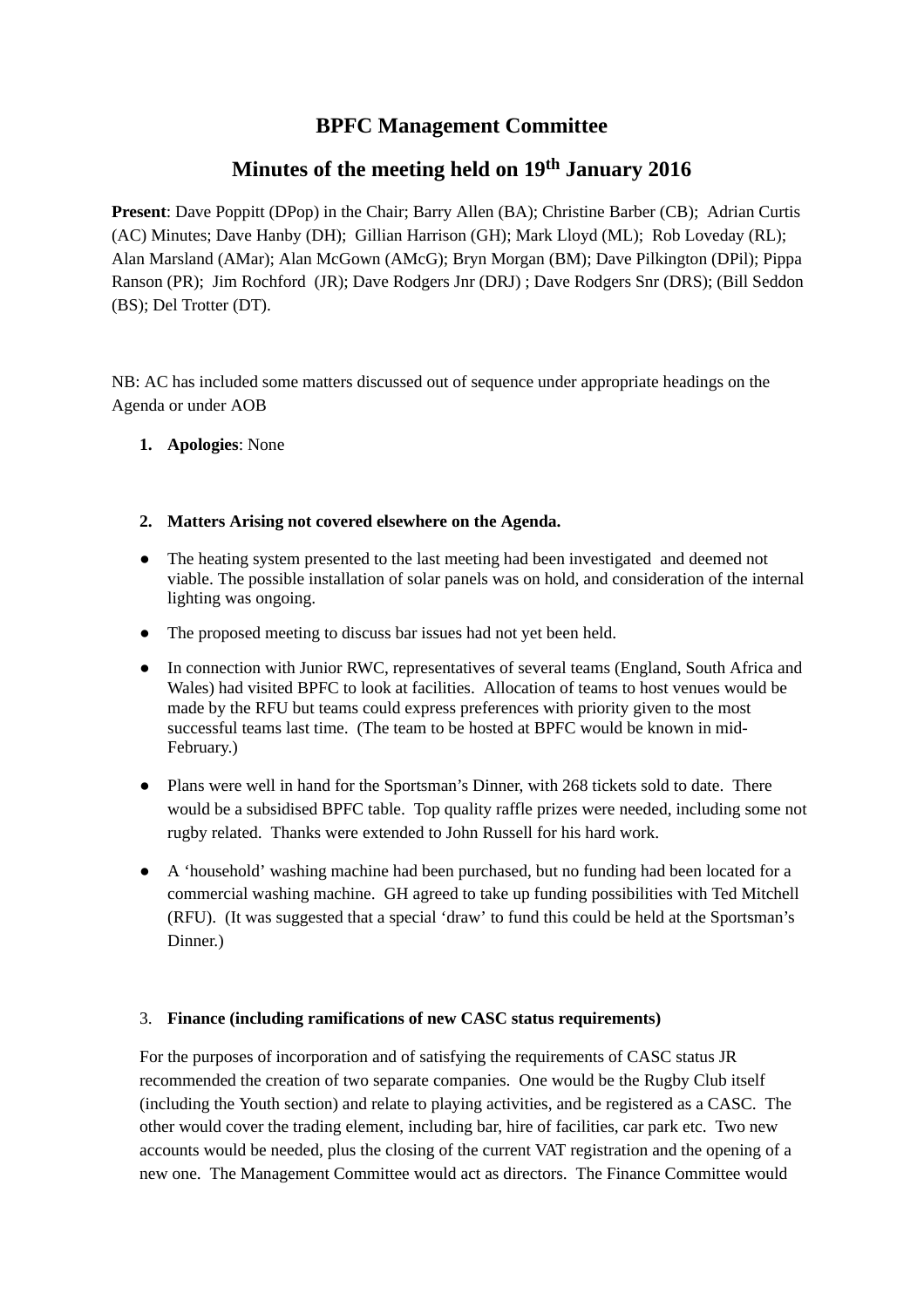need to advance this as soon as possible, to meet the deadline of 31 st March. **This recommendation was agreed unanimously**. (It was noted that the decision re directorship replaced a previous decision [18 August 2015] about proposed directorship of the bar company.)

#### 4. **Communication issues and decisions on pitch playing conditions.**

DPop indicated that it was his understanding that the decision on playability was ultimately the Chairman's, based on the advice of the groundsman. This practice had been followed the previous Saturday. ML indicated that there had been a feeling among the players and the visiting team's coach that the pitch was not playable, but the referee had allowed the game to proceed. It was noted that a referee's decision is needed if a pitch is to be declared unplayable; the referee should not be attached to the club. (ML indicated that a couple of referees are available to be called upon for a decision). AMar suggested that it is better to leave decisions until the Saturday if at all possible. It was confirmed that the decision should be that of the Chairman (or his delegate) in consultation with the groundsman, who would inform the manager and webmaster if necessary; it should be assumed that games were on unless there was information to the contrary. For the following Saturday and Sunday, pitch 4 and the Gaelic football pitch would be marked. Concern was expressed over a plan to hold two games on pitch 1. After discussion, and a vote, it was agreed by a majority that only one game should be played on pitch 1. The chairman expressed concern that an agreed procedure regarding the playing of games which he had acted upon had been outvoted by the committee

## **5. Pitch conditions and training facilities**

- AMcG reported that he was compiling a list of work needed on the pitches as soon as the season ended and costings were being sought. Souters would be seeding pitches 2 and 3, and creating a sump to aid drainage.
- The replacement posts for pitch 2 are believed to be en route. It is understood that Lancashire have paid for them and that they will arrive soon.
- ML expressed concerns about the ongoing problem with stones rising to the surface on pitch 3. AMcG said that the agronomists' advice was that the work to be undertaken by Souters would improve the situation.  $\bullet$
- It was suggested that, since pitches are leased from the Council, there might be some redress in light of their being unplayable. Phil Clarke might be able to exert pressure given the implications both for rugby playing and for future events such as the Lacrosse tournament in 2018. .JR agreed to speak to Phil Clarke about the situation. ●
- AMar raised the possibility of turning pitches 2 and 3 through 90<sup>°</sup> to avoid the areas which regularly became waterlogged. JR said that he has raised this with the Council and a reply is awaited, though it was noted that the floodlights would have to be moved.
- ML reported that the lack of training facilities, due to the state of the pitches, was a majpr problem and was having an adverse effect on players' fitness. GH indicated that enquiries had been made about using facilities at Chorlton High School or Loretto ●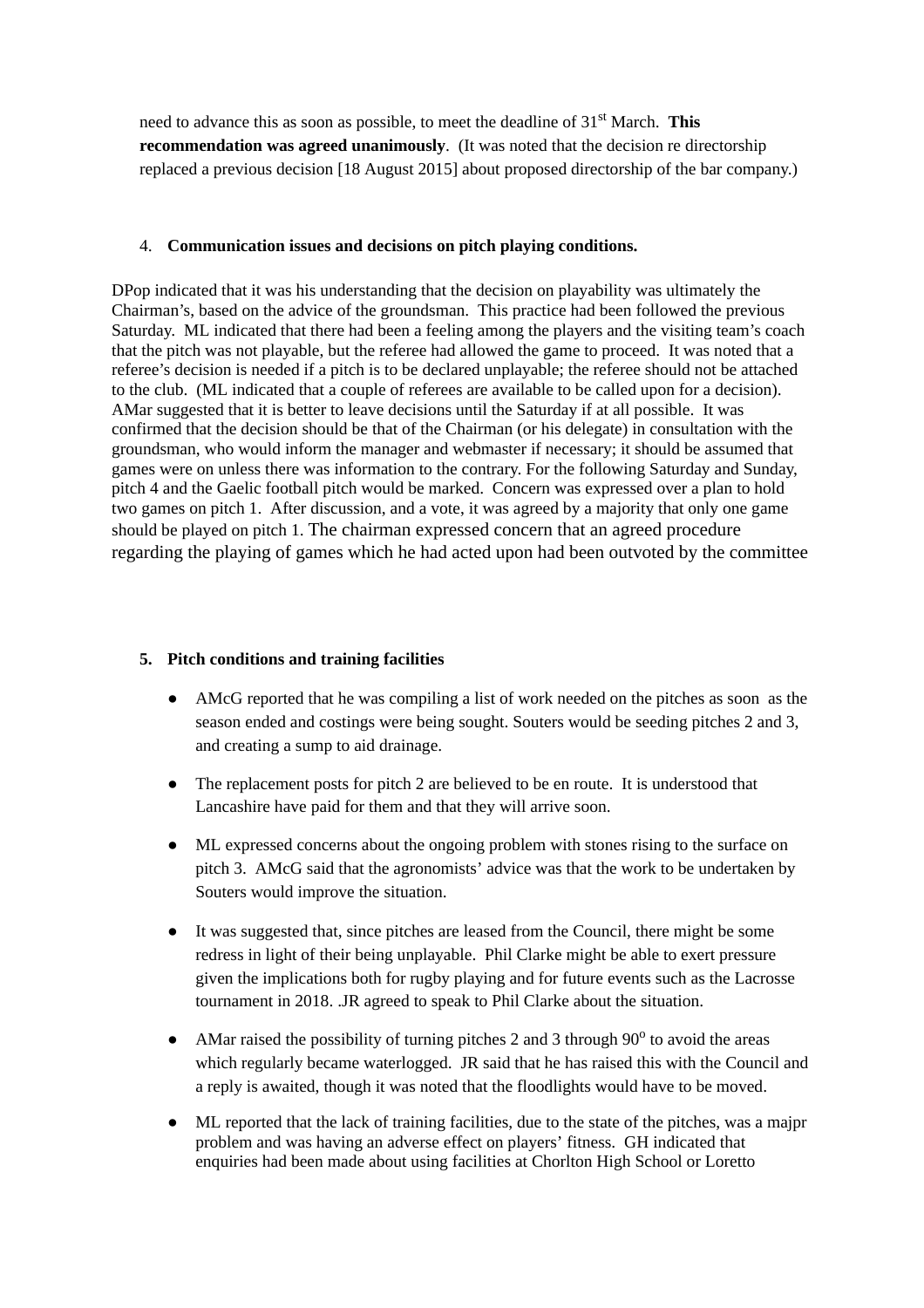College but Chorlton High was not free on BPFC's training nights and Loretto was only suitable for non-contact training. ML indicated that it might be possible to change training times temporarily if Chorlton High was available, and that some fitness training could be undertaken at Loretto if available.

- Use of BPFC's Astroturf pitch on Sundays was limited by a regular booking through the Council for an Asian football group between 1.00 and 2.00. GH was asked to enquire whether they could possibly move the time of their session back. ●
- A Bounce Test is needed for the Astroturf pitch; without this being passed, the pitch can only be used for non-contact activities. ●
- There was discussion around the duties and job description of the groundsman and it was agreed to review this. AMcG agreed to provide further information.

## 6. **Bar**

CB indicated that the bar is working well on the whole, though there have been some problems over finding volunteers to work in the bar. A number of functions have been booked in the weeks ahead. There is an ongoing need to encourage people to come to the Club. Match day attendances have been poor recently.

## **7. Youth, including involvement with players and families**

- BS raised the question whether we are capitalising on the number of people coming to the club on Sundays, in terms of sales of food, providing facilities etc. PR reported that the clubhouse is often full and a tuck-shop is available. CB said that tea/coffee and food are available as soon as practicable. It was noted than an ongoing issue is that, if the bar is to be open, the Youth section has been required to pay staffing costs. GH indicated that she had looked at the figures over several weeks and calculated that the bar would be in deficit if staffing costs (currently £21 for someone to work for 3 hours) were taken from bar income. The point was made that parents are expected to pay a subscription so have the right to expect appropriate facilities, and that it might be appropriate for the club as a whole to meet this expense. It was agreed that CB and GH would discuss the issues with PR and RL .
- DPil reiterated the desirability of doing more to keep in touch with players who have moved through the Youth Section, particularly former Colts, to encourage them to maintain links with the club.

## **8. Membership**

A Mar reported that he was not aware of current membership figures or whether new players were paying. He suspected a significant number of player subscriptions had not been paid or only partially paid. DH agreed to produce, in consultation with AMar, a list of those who had not paid and that this would be publicized.